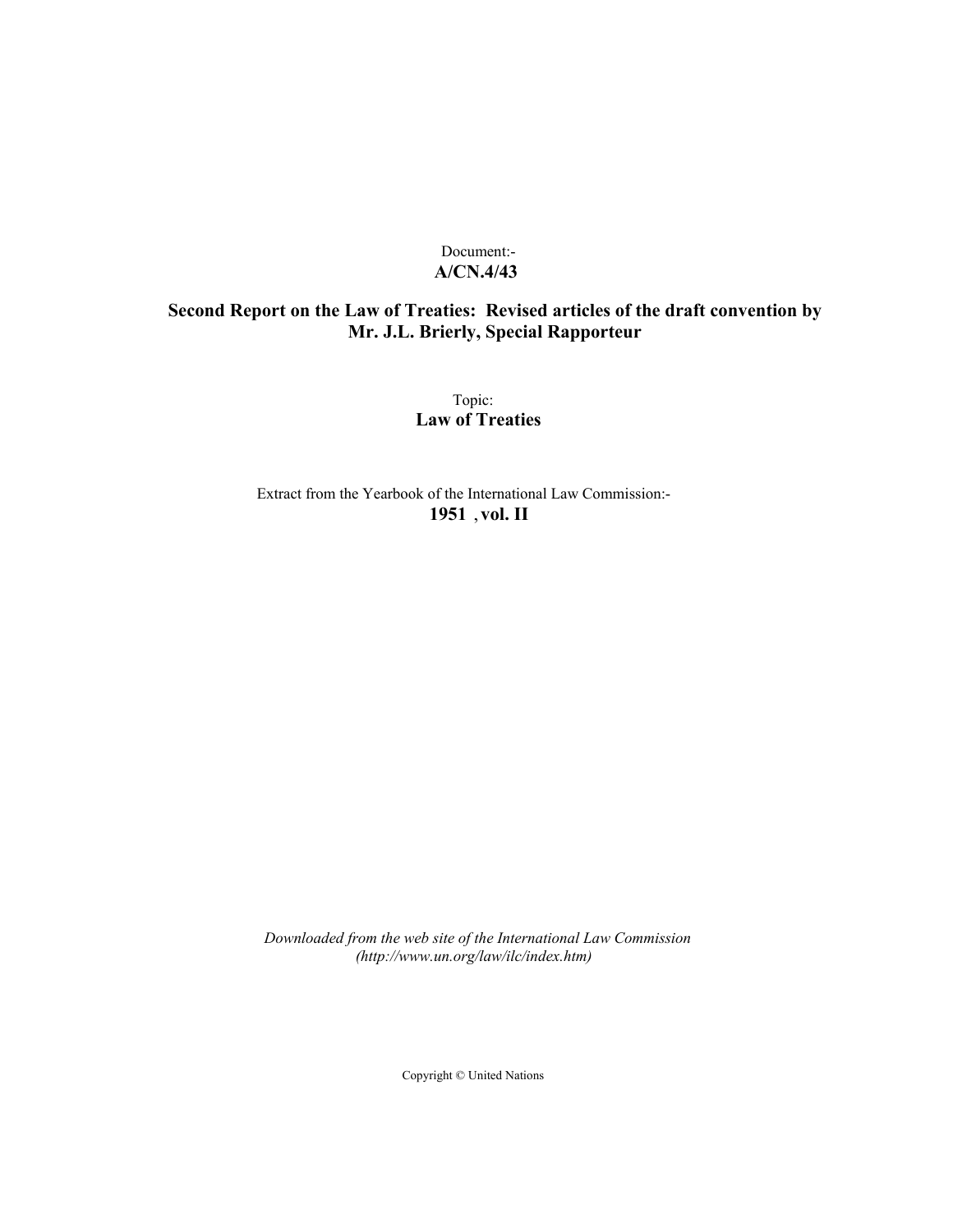# LAW OF TREATIES

# DOCUMENT A/CN.4/43

## Second report : Revised articles of the draft convention, by Mr. J. L. Brierly, Special Rapporteur

*[Original text: English] [10 April 1951*

*Page*

#### TABLE OF CONTENTS

*Text of revised articles on treaties*

| Article 7. Obligation of a signatory prior to the entry into force of a treaty $\dots$ . | 73 |
|------------------------------------------------------------------------------------------|----|
|                                                                                          |    |
|                                                                                          |    |
|                                                                                          |    |

The draft articles which follow are submitted as a basis of discussion alternative to articles 6, 7, 8,9 and 10 of my report of last year. The Commission will see that they follow the traditional terminology as to ratification and accession.

# CONCLUSION OF TREATIES

#### *Article 1*

A treaty is concluded when the text agreed upon has been established in final written form, and

*(a)* In the case of a text agreed upon at an international conference especially convened for the purpose, either such text or the Final Act of the conference has been duly signed or initialed *ne varietur* on behalf of two or more States represented at the conference;

*(b)* In the case of a text drawn up by an organ of any international organization or of a specialized agency of the United Nations whose constitution provides for the adoption of conventions by such organization or agency, being conventions to which States may become parties, the rules prescribed by such constitution for the adoption or conclusion of such conventions have been duly complied with;

provided that a State, on whose behalf a treaty has been signed or initialed *ad referendum,* shall not be deemed to have duly signed or initialed the treaty within the meaning of sub-paragraph *(a).*

#### *Comment*

A distinction is drawn between two stages in the making of treaties *(a)* conclusion *(b)* entry into force. This distinction and the language in which it is expressed correspond entirely to the actual practice of States. Thus, innumerable examples may be given both in bilateral and in multilateral treaties, the text of which state that the High Contracting Parties "have agreed and concluded as follows". The expression "agreed" is the one most commonly used but examples may also be given on the use of the expression "concluded", e.g., the Treaty of Friendship and Alliance between China and the Soviet Union of 1945 which says that the parties "have decided to conclude the present treaty" *(United Nations Treaty Series,* vol. 10, Part II, No. 68); the Treaty of Mutual Guarantee signed at Locarno on 16 October 1925, states that the parties "have determined to conclude a treaty" (Hudson, *International Legislation,* vol. Ill, p. 1689); the convention between Mexico and the United States of 18 June 1932 extending the duration of the General Claims Commission states that the parties have "agreed upon the following articles" (Malloy, *Treaties, Conventions*, International Acts, Protocols, and Agreements between the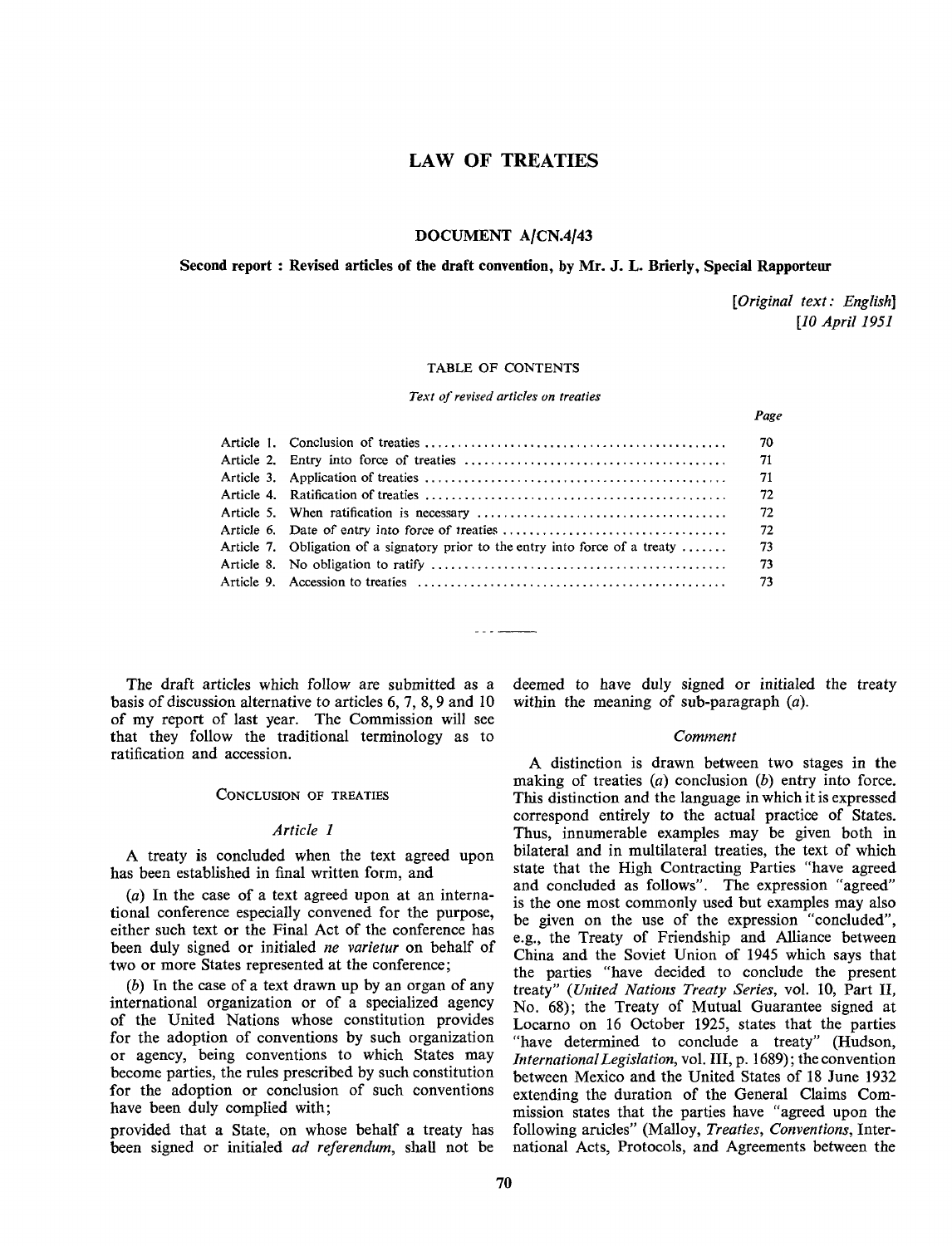United States of Ameiica and other powers, vol. IV, p. 4461). These examples are taken at random and these expressions are not invariable. Thus the "Agreement concerning the preservation or re-establishment of rights of industrial property affected by the World War", signed on 30 June 1920, states that the parties "have decided upon the following text" (Hudson, *International Legislation,* vol. I, p. 473). The Final Act of the Hague Codification Conference 1930 states that "a number of instruments, resolutions and recommendations have been drawn up" *(American Journal of International Law,* vol. 24 (Supplement) p. 181). The Final Act of the Civil Aviation Conference of 1944 states that "the following instruments were formulated".

In spite of slight variations in terminology the expression "agreed and/or concluded" is by far the commonest used in treaties, and, whatever the language used, the sense of it is that a text has been established by agreement. What the parties have agreed upon is the text, even before it has entered into force. This is the text by which they agree (if it enters into force at all) to be bound. The distinction between the conclusion and the entry into force of treaties, drawn in the articles of this draft, is considered to be both fundamental, and to conform to the practice of States. The use of the word "establish" may be illustrated, for example, by paragraph 8 of the "Final Act of the United Nations Conference on Declaration of Death of Missing Persons" of 6 April 1950, which uses the words "the Conference established and opened for accession by States the Convention on Declaration of Death of Missing Persons of which the English, French and Spanish texts are appended to this Final Act".

The expression "duly signed" is used as opposed to "signed *ad referendum"* in the proviso to article 1. In the latter case the signature is only provisional and is subject to confirmation or repudiation under further instructions. Initialling *ne varietur* is not very common; but examples exist, e.g., the Final Act of the Locarno Conference. It seems desirable that the draft should embody, as comprehensively as possible, the practice actually followed by States *"on behalf of two or more States represented at the Conference".*

It is possible that some States may sign the text, and others not; in which case a signed treaty (which may or may not have entered into force) exists between those States that have signed.

*(b)* With regard to international organizations not many constitutions exist containing a provision for the adoption of conventions by the organization. The International Labour Organisation is, however, a familiar example. In addition article IV of the Food and Agriculture Organization's constitution provides:

"The Conference may by a two-thirds majority of votes cast submit conventions concerning questions relating to food and agriculture to Member nations for consideration with a view to their acceptance by the appropriate constitutional procedure."

Article IV of the constitution of the United Nations Educational Scientific and Cultural Organization provides:

"The general conference shall, in adopting proposals for submission to the Member States, distinguish between recommendations and international conventions submitted for their approval. In the former case a majority vote shall suffice; in the latter case a two-thirds majority shall be required. Each of the Member States shall submit recommendations or conventions to its competent authorities within the period of two years from the close of the session of the general conference at which they were adopted."

On the other hand article 3 of the constitution of the Inter-Governmental Maritime Organization simply enables it to "provide for the drafting of conventions, agreements, or other suitable instruments and to recommend these to governments and to convene such conferences as may be necessary". In this case the conventions drawn up would fall under article 1 *(a)* above. The same applies to the World Health Organization which may "propose conventions" and to the International Civil Aviation Organization (see article 49  $(i)$  of its constitution). The Universal Postal Union and the European Transport Organization have no provision enabling them to prepare or adopt conventions. In these and similar cases any conventions that may be drawn up under the auspices of the organization will be the result of a conference specially convened and will fall under article 1 *(a), "being conventions to which States may become parties".* This phrase has been inserted in order to differentiate the case dealt with in article  $1$  (b) from the possible case of treaties made by the organization itself.

# ENTRY INTO FORCE OF TREATIES

# *Article 2*

(1) A treaty enters into force when it becomes legally binding in relation to two or more States.

(2) The conditions under which the treaty enters into force depend, in the first instance, on the terms of the treaty itself.

#### *Comment*

In this article, the expression "enters into force" has been chosen in preference to any other because in treaties containing stipulations of a formal character this is the expression most commonly used.

A distinction is drawn in the draft between the entry into force of the treaty as a legal instrument and its binding force or application in relation to particular States. The latter point is dealt with in articles 3, 4 and 5.

## APPLICATION OF TREATIES

#### *Article 3*

A treaty becomes legally binding in relation to each State when that State undertakes a final obligation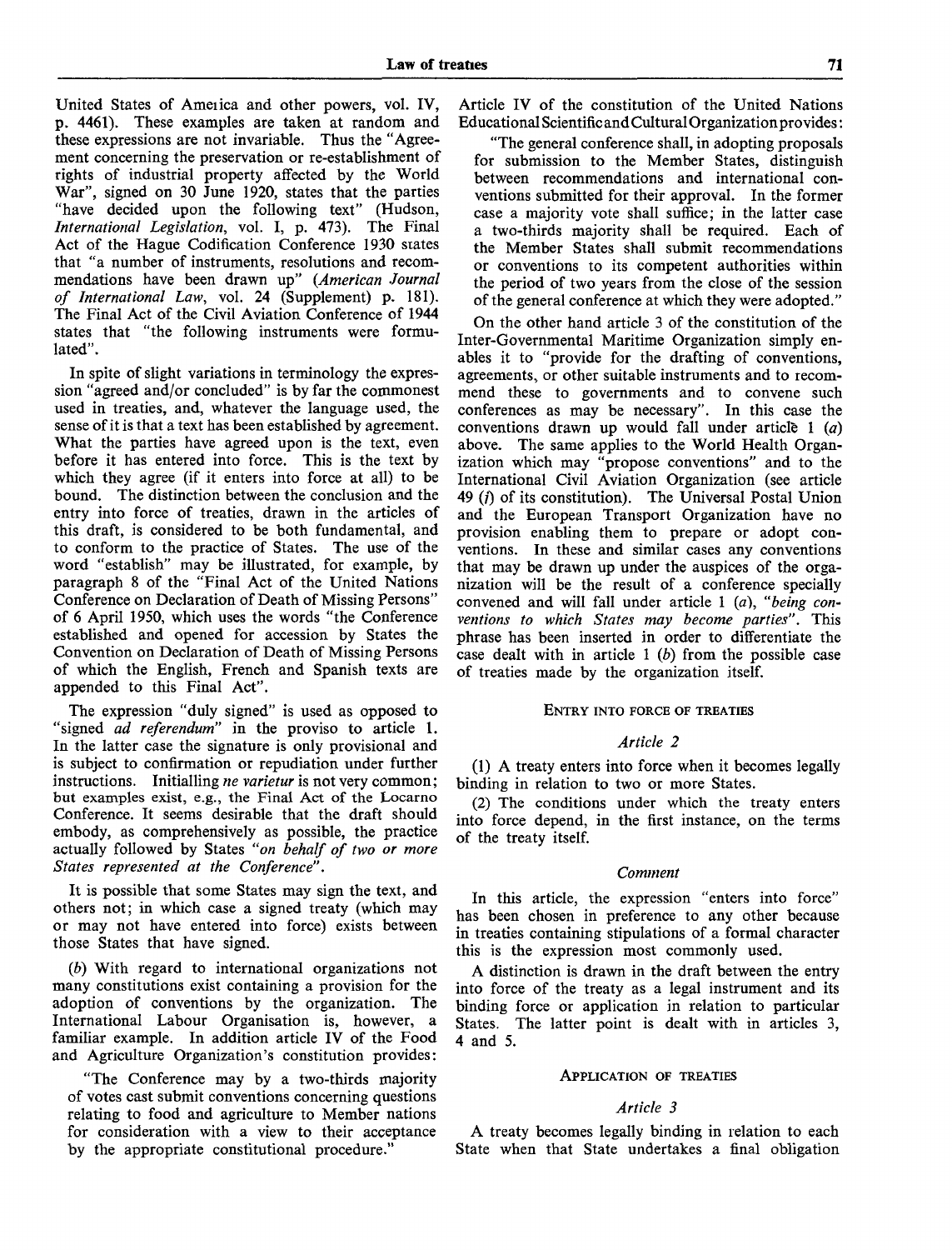under the treaty whether by signature, ratification or accession.

#### *Comment*

This article merely states a general principle which is worked out in detail in the succeeding articles.

# RATIFICATION OF TREATIES

# *Article 4*

(1) Ratification is an act by which a State, finally and in a written instrument duly executed, confiims and accepts a treaty as binding.

(2) Ratification may be made subject to reservations or conditions in accordance with the provisions of Article 10.<sup>1</sup>

(3) An instrument of ratification is deemed to be duly executed within the meaning of sub-paragraph (1) if it is executed by such organ of the State as is designated in the treaty or, if none such is designated by any organ of the State competent under that State's constitutional law or practice.

#### *Comment*

It is believed that the constant practice of States for centuries justifies the formulation adopted here in preference to that used in article 6 of the Harvard Draft. "Confirm" and "accept" are used in nearly all instruments of ratification and in practice such instruments are in writing. Diplomatic practice constantly speaks of "acts" or "instruments" of ratification, and in spite of the discussion in text books of tacit ratification it is believed to be the better opinion that the actual ratification should be in writing—all the more so since treaties generally provide that ratifications must be exchanged or deposited and it is not possible to exchange or deposit mere inactivity.

### WHEN RATIFICATION IS NECESSARY

#### *Article 5*

Where:

*(a)* A treaty provides it shall be ratified

*(b)* A treaty provides that it shall be ratified by a State and does not provide for its coming into force before such ratification

 $(c)$  The full powers of the State's representatives who negotiated or signed a treaty stipulated that ratification was necessary

*(d)* When the form of the treaty or the attendant circumstances do not indicate an intention to dispense with ratification;

in any such case a State is not deemed to have undertaken a final obligation under the treaty until it ratifies that treaty.

#### *Comment*

This article adopts the provisions of article 7 of the Harvard Draft with slight verbal variations.

It has already been pointed out in comment on article 1 that signature is the normal method by which a treaty is *concluded* (unless it is of the type falling under article 1 *(b)* as is the case with United Nations Conventions). The treaty may, however, *enter into force* on signature in which case signature is also the act by which the State undertakes a final obligation.

It will be observed that nothing is said here about the comparatively recent development of "acceptance". Examples of this have been common in United Nations conventions but on 22 November 1949, the Sixth Committee of the Assembly *(Official Records of the Fourth Session of the General Assembly, Sixth Committee,* 201st Meeting) voted an affirmative answer to the following question put to it by its Chairman: "Does the Sixth Committee approve the procedure of signature followed by ratification and accession in preference to the procedure described in the draft proposed by the Third Committee". The latter procedure was that of "acceptance".

DATE OF ENTRY INTO FORCE OF TREATIES

# *Article 6*

Unless otherwise provided in the treaty itself:

(1) Where a treaty is not subject to ratification within the scope of Article 5 it enters into force on signature.

(2) A treaty which provides for the exchange or deposit of ratifications enters into force on the exchange or deposit of ratifications by all the signatories.

(3) A treaty which is subject to ratification but which contains no provision for exchange or deposit of ratifications enters into force when it is ratified by all the signatories and when each signatory has notified its ratification to all the other signatories.

#### *Comment*

This article with minor drafting alterations follows article 10 of the Harvard Draft. Paragraph (1) deals with a situation which has been the subject of controversy of recent years. See article 5 of the Havana Convention on Treaties (1928); Fitzmaurice, "Do Treaties need Ratification?", *British Yearbook of International Law* (1934), vol. XV, p. 117; Dehousse, "La Conclusion des Traités d'après la pratique constitutionnelle et diplomatique belge", *Annales de l'Institut de droit comparé de l'Université de Paris,* vol. III, 1938, pp. 110-123; Dehousse, *La ratification des traités* (1935), pp. 100-101 ; McNair, *Law of Treaties* (1938), pp. 85-86; Rousseau, *Principes généraux du droit international public* (1944), vol. I, pp. 190-195. The view set forth in paragraph (1) is not, therefore, by any means universally accepted, but is adopted here for the purposes of discussion.

The situations dealt with in paragraph (2) are perhaps not likely to arise very often in practice at the present

<sup>&</sup>lt;sup>1</sup> This refers to article 10 of my draft last year which will require reconsideration in the light of the advisory opinion of the International Court of Justice.